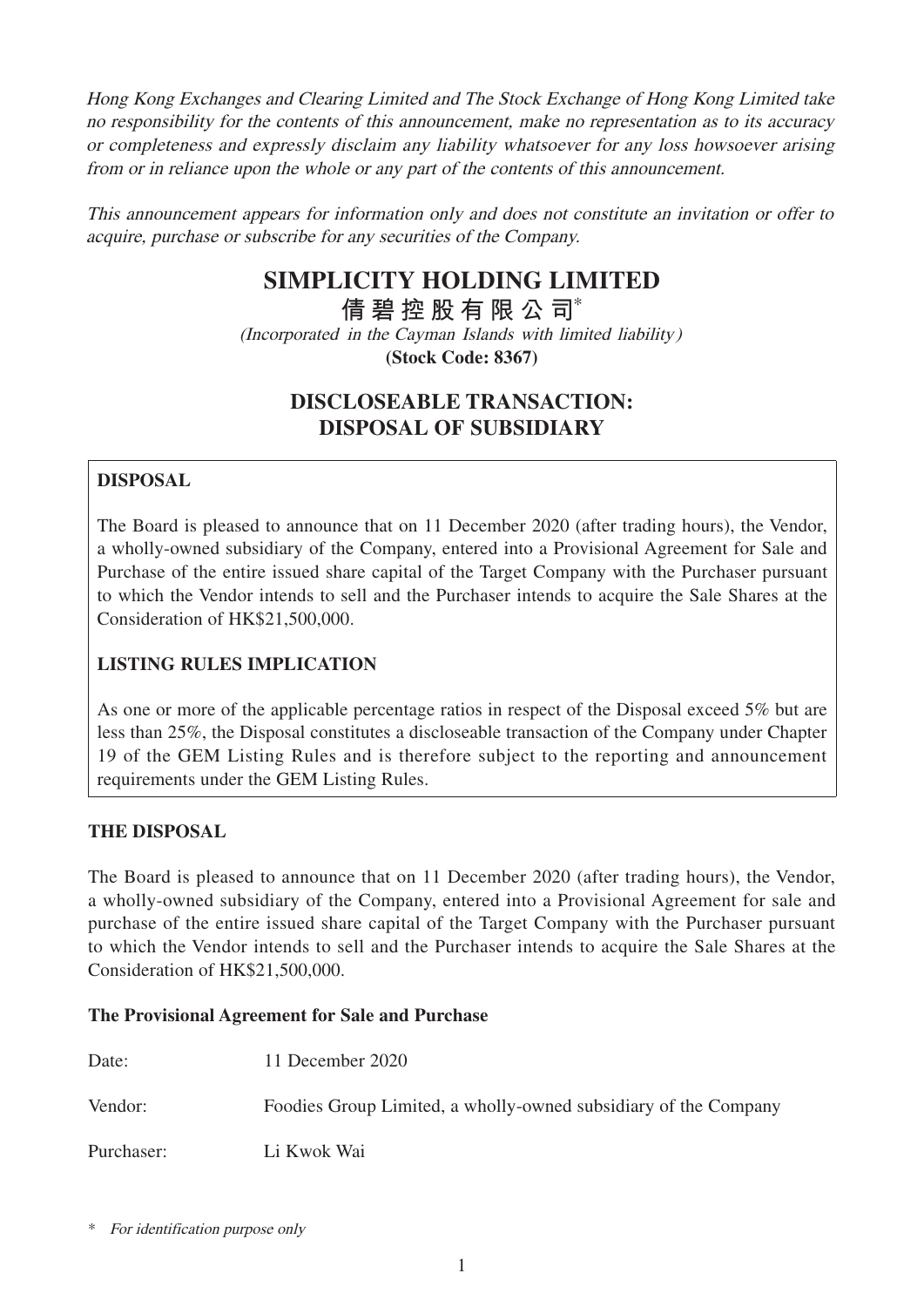To the best of the knowledge, information and belief of the Directors and having made all reasonable enquiries, the Purchaser is an independent third party not connected with the Company or its connected persons.

#### **Asset to be disposed of**

The Vendor agreed to sell, and the Purchaser agreed to purchase, the Sale Shares.

### **Consideration**

The Consideration for the Disposal is HK\$21,500,000, which shall be settled in cash by the Purchaser in the following manners:

- (i) The Purchaser shall pay an initial deposit of HK\$500,000 within 7 days from the day of signing of the Provisional Agreement for Sale and Purchase; and
- (ii) The Purchaser shall pay the balance of the Consideration in the amount of HK\$21,000,000 on completion, which shall take place at the office of the Vendor's Solicitors on or before 11 June 2021 at or before 3:00 p.m.

The Consideration was determined after arm's length negotiations between the Vendor and the Purchaser, taking into account (i) the unaudited consolidated net asset value of the Target Group of approximately HK\$13,607,000 as at 30 November 2020; and (ii) the loss-making financial position of the Target Group.

#### **Condition precedent**

Completion is conditional upon the following:

- (a) the Purchaser having completed its due diligence investigation on the business, financial, legal and all other aspects of the Target Company and being satisfied with the results thereof;
- (b) the Vendor, shall at the Vendor's own cost, procure the Target Company to prove and give a good title to the Property in accordance with Sections 13 and 13A of the Conveyancing and Property Ordinance (Cap.219 of the Laws of Hong Kong); and
- (c) all the representations, undertakings and warranties given by the Vendor under the Provisional Agreement for Sale and Purchase and the formal agreement to be entered are and shall remain true, accurate, correct and complete and not misleading in all respects up to the Completion.

## **Completion**

Completion shall take place at the office of the Vendor's Solicitors on or before 11 June 2021 at or before 3:00 p.m.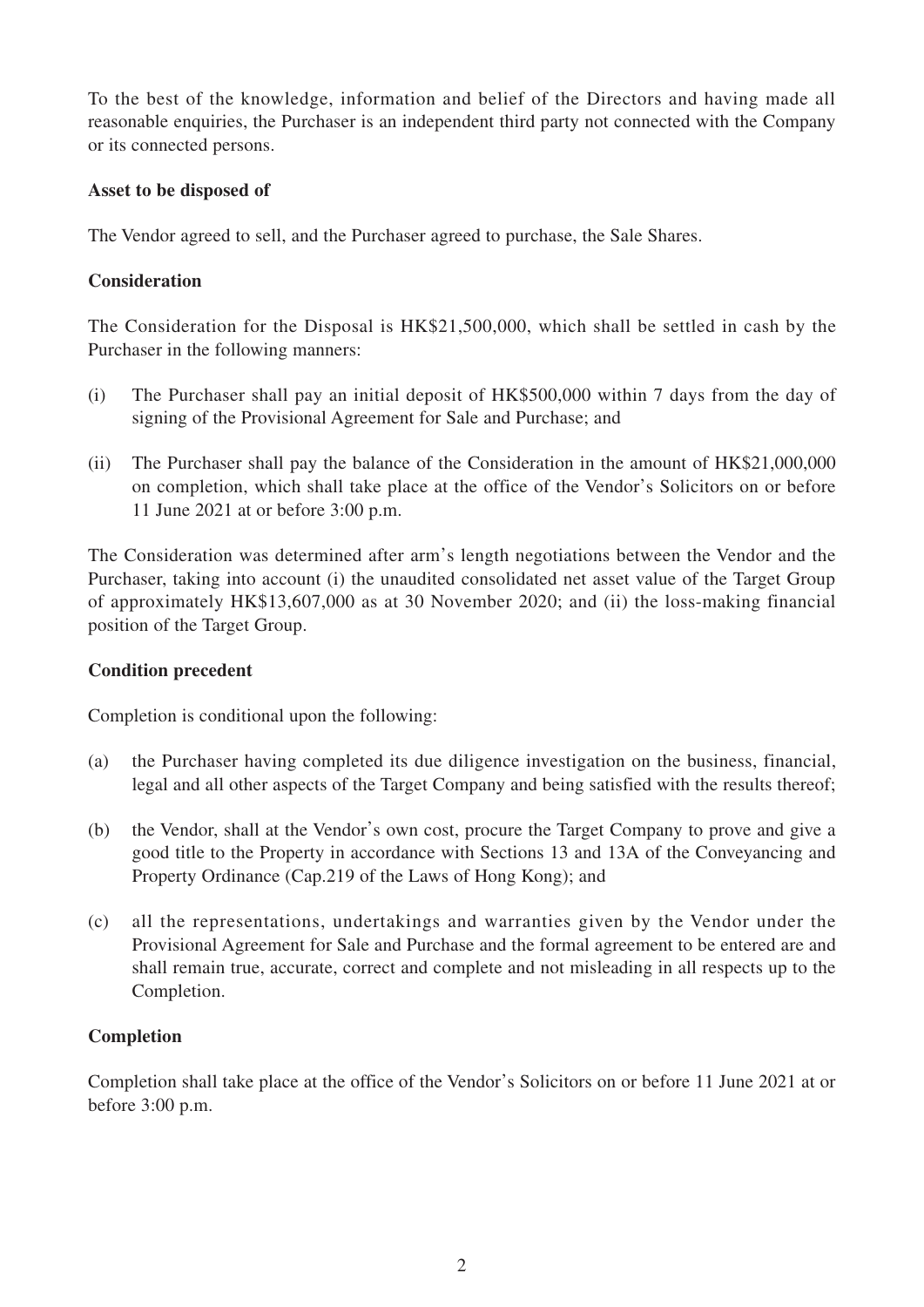#### **Information of the Target Group**

The Target Company is a company incorporated under the laws of British Virgin Islands and is principally engaged in investment holding. As at the date of this announcement, the Target Company is directly wholly owned by the Vendor.

The subsidiaries of the Target Company includes C M of (Hong Kong) LCC Limited and Wealthy Development (Hong Kong) Limited. C M of (Hong Kong) LCC Limited is incorporated under the laws of Hong Kong and is principally engaged in investment holding. Wealthy Development (HK) Limited is incorporated under the laws of Hong Kong and is principally engaged in property investment in Hong Kong.

The unaudited consolidated financial results of the Target Group for the two financial years ended 31 March 2019 and 2020 are summarised below:

|                 | For the         | For the<br>year ended<br>31 March<br>2020 |
|-----------------|-----------------|-------------------------------------------|
|                 | year ended      |                                           |
|                 | 31 March        |                                           |
|                 | 2019            |                                           |
|                 | <b>HK\$'000</b> | <b>HK\$'000</b>                           |
| Loss before tax | 972,317         | 1,052,529                                 |
| Loss after tax  | 972,317         | 1,066,934                                 |
|                 |                 |                                           |

The unaudited consolidated net asset value of the Target Group as at 30 November 2020 was approximately HK\$13,607,000.

#### **Reasons for and benefits of the Disposal**

The Company believes that the Disposal is one of the Company's restructuring strategies. Through the Disposal, the Company will be able to reallocate more financial resources to its core business and for future development.

The Board considers that the terms of the Provisional Agreement for Sale and Purchase are on normal commercial terms and the Disposal is fair and reasonable and in the interests of the Company and the Shareholders as a whole.

#### **Financial Implication**

Upon Completion, the Company is expected to recognise a gain on disposal of approximately HK\$7,893,000 with reference to the Consideration and the consolidated net asset value of the Target Group attributable to the Company as at 30 November 2020.

Upon Completion, the Target Group will cease to be subsidiaries of the Company and their financial results will no longer be consolidated into the Company's forthcoming consolidated financial statements.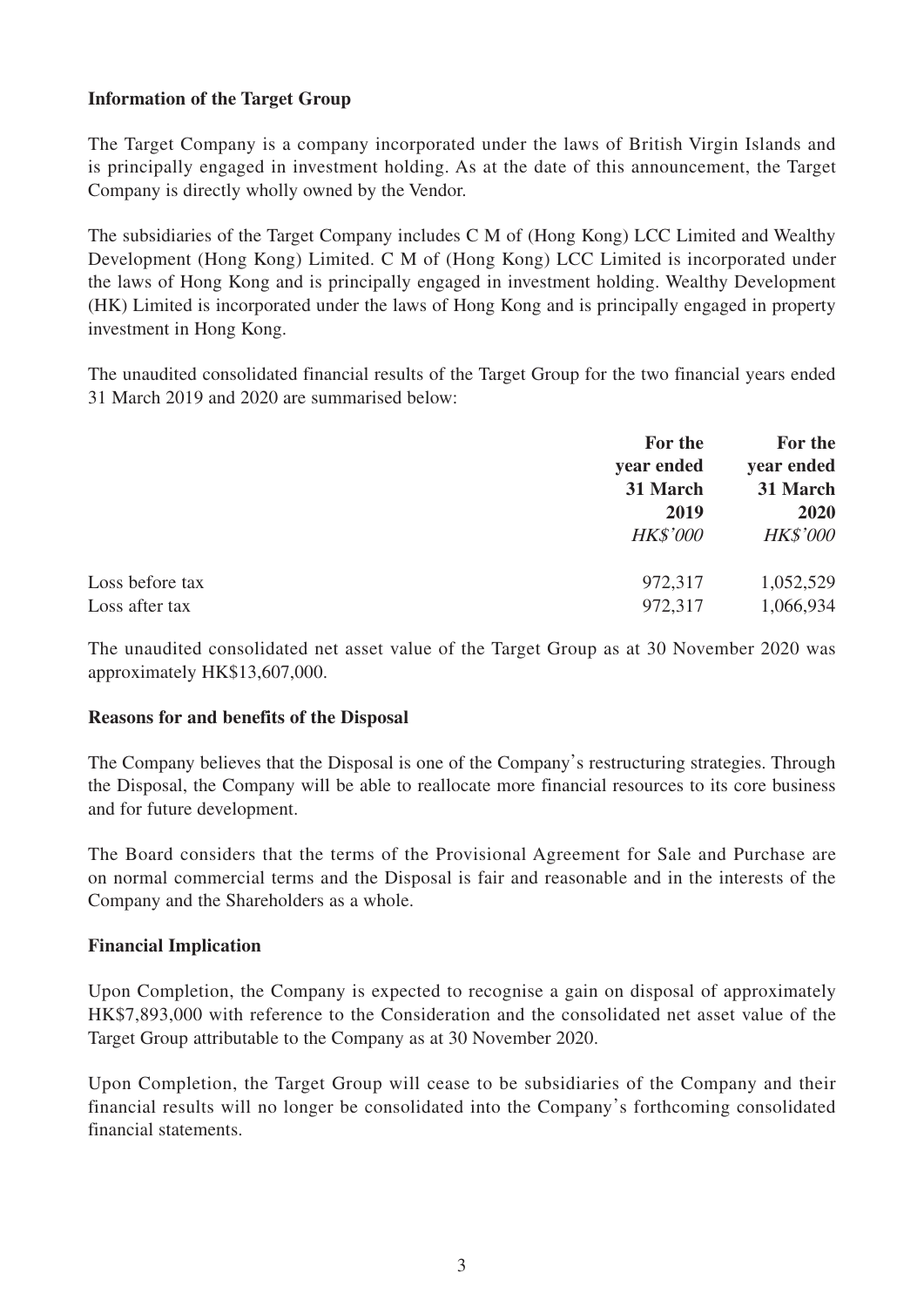#### **Use of Proceeds from the Disposal**

The net proceeds from the Disposal (after deducting transaction costs, tax and professional expenses) will be approximately HK20,915,000.

The Company intends to use the net proceeds from the Disposal to strengthen the general working capital of the Company.

#### **Listing Rules Implication**

As one or more of the applicable percentage ratios in respect of the Disposal exceed 5% but are less than 25%, the Disposal constitutes a discloseable transaction of the Company under Chapter 19 of the GEM Listing Rules and is therefore subject to the reporting and announcement requirements under the Listing Rules.

#### **Definitions**

Unless the context otherwise requires, the following expressions shall have the meanings set out below:

| "Board"             | the board of Directors                                                                                                                                                     |
|---------------------|----------------------------------------------------------------------------------------------------------------------------------------------------------------------------|
| "Company"           | Simplicity Holding Limited, a company incorporated in the<br>Cayman Islands with limited liability, the issued shares of<br>which are listed on the GEM (stock code: 8367) |
| "Completion"        | completion of the Disposal                                                                                                                                                 |
| "connected persons" | has the meaning as ascribed thereto under the GEM Listing<br>Rules                                                                                                         |
| "Consideration"     | the consideration of the Disposal of HK\$21,500,000                                                                                                                        |
| "Director(s)"       | director(s) of the Company                                                                                                                                                 |
| "Disposal"          | the disposal of the Sale Shares pursuant to the Provisional<br>Agreement for Sale and Purchase                                                                             |
| "GEM"               | GEM operated by the Stock Exchange                                                                                                                                         |
| "GEM listing rule"  | the Rules Governing the Listing of Securities on GEM                                                                                                                       |
| "HK\$"              | Hong Kong dollar, the lawful currency of Hong Kong                                                                                                                         |
| "Hong Kong"         | Hong Kong Special Administrative Region of the People's<br>Republic of China                                                                                               |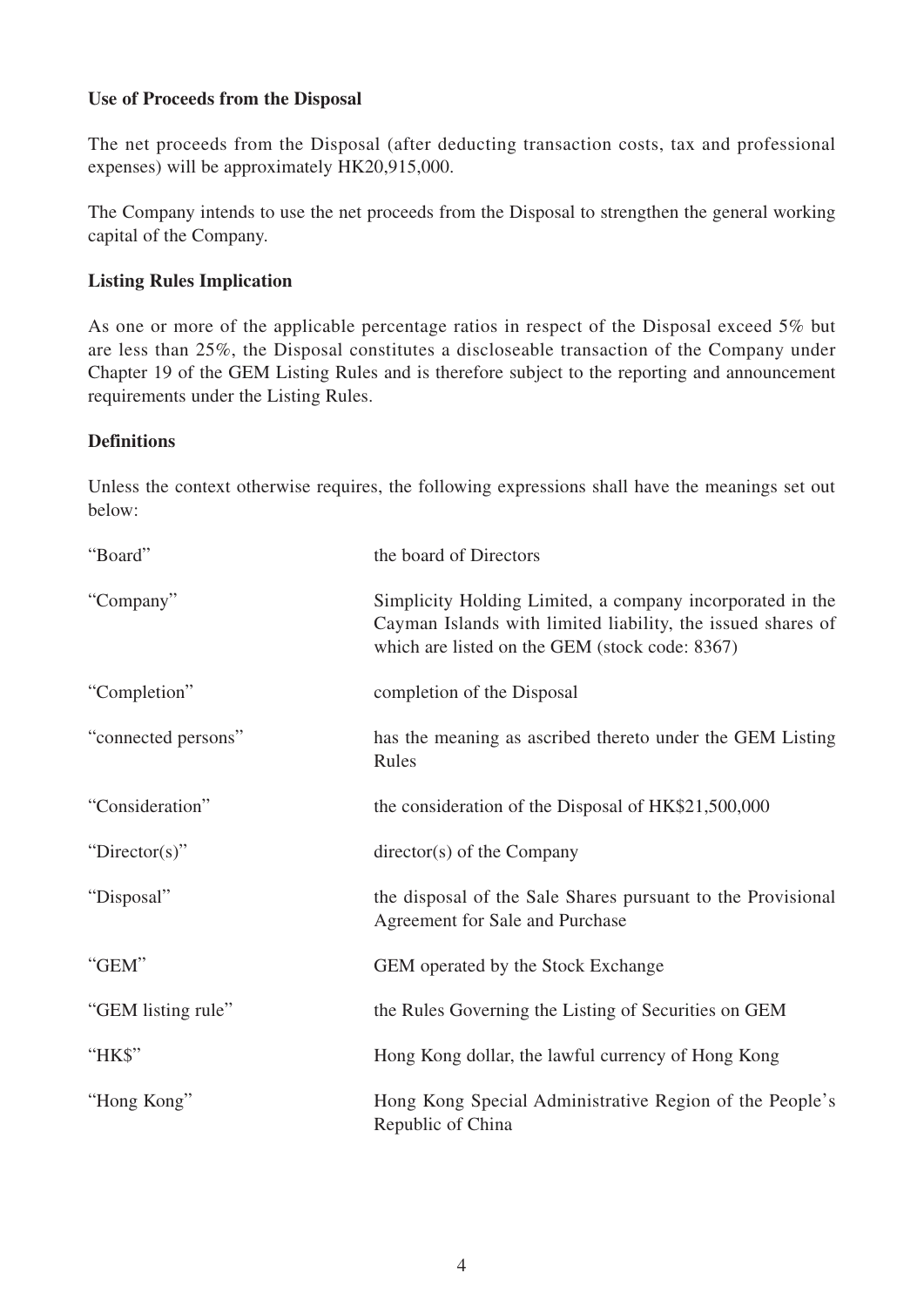| "Independent Third<br>Party(ies)"                 | independent third party(ies) who is/are not connected<br>person(s) of the Company and is/are independent of and not<br>connected with the Company and directors, chief executive,<br>controlling shareholders and substantial Shareholders of the<br>Company or their respective associates |
|---------------------------------------------------|---------------------------------------------------------------------------------------------------------------------------------------------------------------------------------------------------------------------------------------------------------------------------------------------|
| "Property"                                        | Unit 13, 8/F, Vanta Industrial Centre, 21-33 Tai Lin Pai<br>Road, Kwai Chung, New Territiories, Hong Kong                                                                                                                                                                                   |
| "Provisional Agreement"<br>for Sale and Purchase" | the provisional agreement for sale and purchase dated 11th<br>December 2020 and entered into between the Vendor and the<br>Purchaser in relation to the Disposal                                                                                                                            |
| "Purchaser"                                       | Li Kwok Wai                                                                                                                                                                                                                                                                                 |
| "Sale Shares"                                     | 10,000 shares of US\$1.00 each in the share capital of the<br>Target Company, representing the entire issued share capital<br>of the Target Company as at the date hereof                                                                                                                   |
| "Shareholder(s)"                                  | $holder(s)$ of the Share $(s)$                                                                                                                                                                                                                                                              |
| "Stock Exchange"                                  | The Stock Exchange of Hong Kong Limited                                                                                                                                                                                                                                                     |
| "Target Company"                                  | Access Gear Investment Limited, a company incorporated<br>under the laws of British Virgin Islands                                                                                                                                                                                          |
| "Target Group"                                    | the Target Company, C M of (Hong Kong) LCC Limited and<br>Wealthy Development (Hong Kong) Limited                                                                                                                                                                                           |
| "Vendor"                                          | Foodies Group Limited, a company incorporated under the<br>laws of Hong Kong and a direct wholly-owned subsidiary of<br>the Company                                                                                                                                                         |
| "US\$"                                            | US dollars, the lawful currency of the United States of<br>America                                                                                                                                                                                                                          |
| $``\%"$                                           | per cent.                                                                                                                                                                                                                                                                                   |
|                                                   | By order of the Board<br><b>Simplicity Holding Limited</b><br><b>Wong Suet Hing</b><br>Chairman and Executive Director                                                                                                                                                                      |

Hong Kong, 11 December 2020